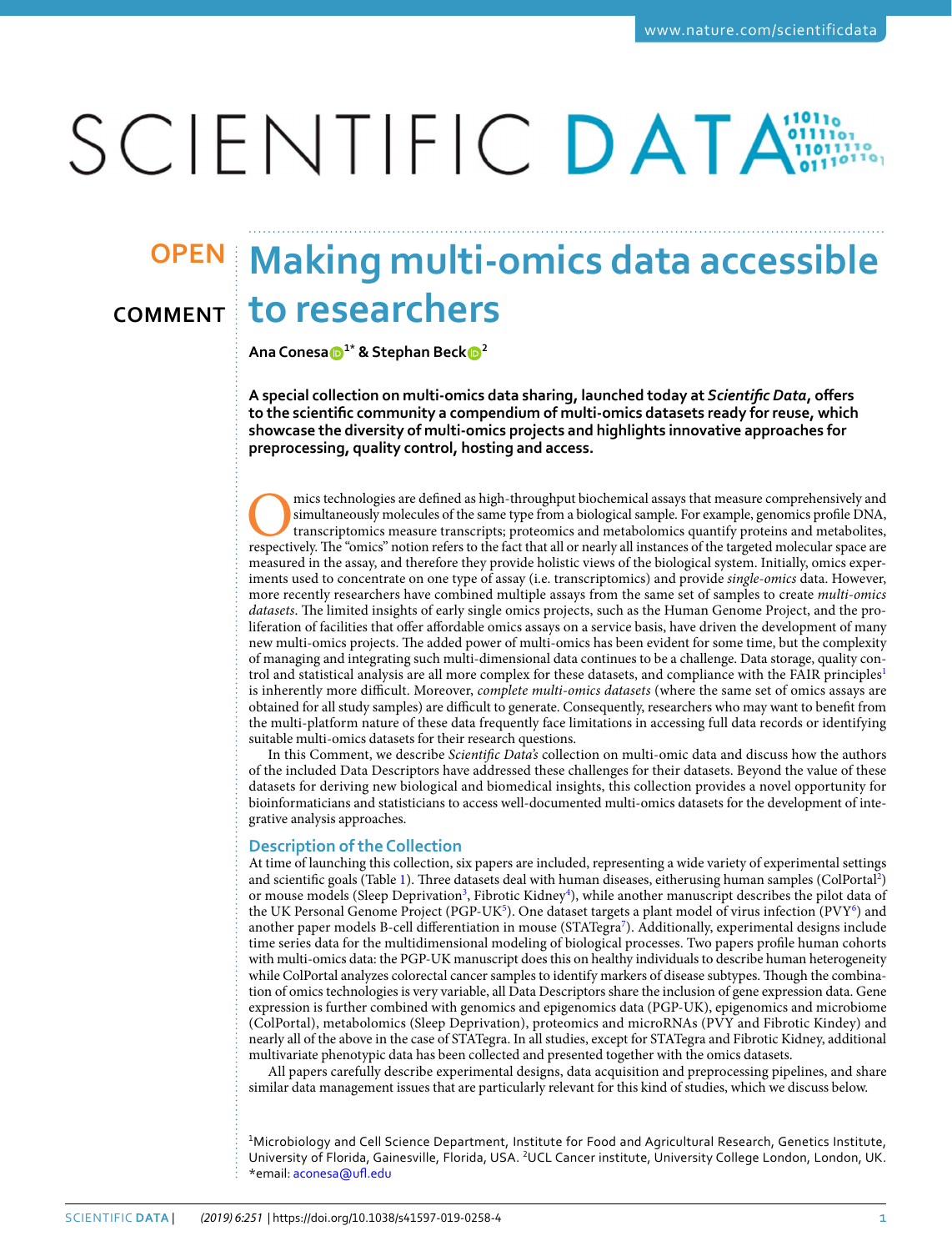<span id="page-1-0"></span>

| <b>Dataset</b>                                 | <b>Omics</b>                                                                                                                            | <b>Experimenal</b><br>Design                                                                                                                           | Organism | Sample                                                        | <b>Block</b><br>factor                                             | Phentotypic<br>data | Full<br>multiomics<br>data? | Raw data                                    | Processed<br>data                   | <b>Scripts</b><br>available | Name and<br><b>Goal of</b><br>specific<br>software<br>development                             |
|------------------------------------------------|-----------------------------------------------------------------------------------------------------------------------------------------|--------------------------------------------------------------------------------------------------------------------------------------------------------|----------|---------------------------------------------------------------|--------------------------------------------------------------------|---------------------|-----------------------------|---------------------------------------------|-------------------------------------|-----------------------------|-----------------------------------------------------------------------------------------------|
| Stategra                                       | RNA-seq,<br>microRNA-<br>seq, ChIP-seq,<br>RRBS.<br>Dnase-seq,<br>ATAC-seq,<br>scRNA-seq,<br>scATAC-seq,<br>proteomics,<br>metabolomics | Time course,<br>3 replicates,<br>6 points,<br>Treatment<br>and Control<br>Samples, 1<br>cell line                                                      | Mouse    | B3 cell line                                                  | Cell<br>culture.<br>Different<br>batches for<br>different<br>omics | NO                  | NO                          | GEO, Proteome-<br>Xchange,<br>Metabolomics, | STATegraKB,<br>Lifebit,<br>Figshare | <b>YES</b>                  | STATegraKB,<br>Integrative<br>analysis                                                        |
| Personal<br>Genome<br>Project-UK<br>$(PGP-UK)$ | RNA-seq,<br><b>WGBS, 450 K</b><br>Methylomics,<br><b>WGS</b>                                                                            | 10 individuals                                                                                                                                         | Human    | Blood                                                         | Individuals                                                        | <b>YES</b>          | <b>YES</b>                  | ENA,<br>ArrayExpress                        | Lifebit                             | <b>YES</b>                  | PGP-UK<br>portal                                                                              |
| ColPortal                                      | Mehylation<br>450k<br>arrays, 16S<br>sequencing,<br>expression<br>arrays,<br>microRNA<br>arrays                                         | 167<br>individuals,<br>3 histological<br>cancer<br>subtypes<br>(Serrated,<br>Convencional,<br>hMSI), CR<br>polyps and<br>surrounding<br>healthy tissue | Human    | Colon tissue                                                  | Individuals                                                        | <b>YES</b>          | NO                          | ENA, GEO                                    | Figshare,<br>ColPortal              | <b>YES</b>                  | ColPortal,<br>Integrative<br>analysis                                                         |
| Potato<br>Virus Y<br>(PVY)                     | Expression<br>arrays,<br>smallRNA-<br>seq,<br>Degradome-<br>seq,<br>Proteomics                                                          | Time course,<br>7 time points,<br>triplicates, 2<br>leaf types, 2<br>genotypes                                                                         | Potato   | Leaf                                                          | Plant                                                              | <b>YES</b>          | NO                          | <b>GEO</b>                                  | fairdomhub                          | <b>YES</b>                  | NA                                                                                            |
| Sleep<br>Deprivation                           | RNA-seq,<br>Metabolomics                                                                                                                | Treatment-<br>control; 32<br>genotypes, 3<br>bio replicates                                                                                            | Mouse    | Cortex and<br>Liver, (RNAs-<br>seq). Plasma<br>(metabolomics) | Individual                                                         | YES an uses<br>HPO  | <b>YES</b>                  | GEO, Figshare                               | Group's<br>server                   | <b>YES</b>                  | DGO, Analysis<br>reproducibility                                                              |
| Fibrotic<br>Kidney                             | RNA-seq,<br>microRNA-<br>seq,<br>proteomics                                                                                             | Time course,<br>4 time points,<br>2 treatments.<br>$2-4$ bio<br>replicates                                                                             | Mouse    | Kidney                                                        | Individual                                                         | N <sub>O</sub>      | Nearly                      | GEO, Proteome-<br>Xchange                   | <b>GEO</b>                          | YES                         | Mouse Kidney<br>FibrOmics<br>browser,<br>Search for<br>expression<br>patterns across<br>omics |

**Table 1.** Overview of Data Descriptors in the *Scientifc Data* multi-omics data collection.

Hosting of multi-omics data. The increasing complexity and size of multi-omics data has emerged as a major challenge with respect to hosting and accessing multi-omics analyses, as there is currently no unifed public repository for multi-omics data. Consequently, none of the studies presented in this collection have deposited all their raw datasets into a single repository. The main reason for this is that most of the current omics data repositories were created in response to particular technologies available at the time, rather than with the vision of how such multi-dimensional data could be cohosted. Hence, public repositories have been designed according to data type (genomics, metabolomics, proteomics etc.) and assay type (array, sequencing, imaging etc.) and projects that generate all these multi-omics data have to deposit them accordingly. Moreover, well-defned repositories to host multivariate phenotypic data that may be collected in multi-omics projects do not exist. Although cross-referencing between repositories is possible and has already been implemented in many cases, this is still not available at the individual sample level, which is needed for many integrative analysis approaches. Establishing such links is not trivial. Many experimental designs are possible in multi-omics projects, as evidenced by this collection where we found matching across omics established for individual samples, for experimental conditions, and for multiple experimental batches or pooled samples. This current lack of public infrastructure has created an opportunity for commercial innovations such as cloud-based hosting and analysis platforms. Examples of such private initiatives include Lifebit [\(https://lifebit.ai/\)](https://lifebit.ai/), Seven Bridges Genomics [\(https://www.sevenbridges.com/\)](https://www.sevenbridges.com/) and others who are already providing cloud-based platforms for hosting multi-omics data for integrative anal-ysis. Software applications such as STATegraEMS<sup>[8](#page-3-7)</sup> have also been developed to address this same problem. To showcase the power of this approach, multi-omics data presented in the collection are being hosted on the Lifebit platform [\(https://opendata.lifebit.ai/](https://opendata.lifebit.ai/)) with free access. The field, however, is still in need of consistent standards and database protocols for hosting multi-omics data that can meaningfully address the complexity of all possible experimental designs.

**Completeness of multi-omics data.** Multi-omics is essentially open-ended, so it is not surprising that most papers, excluding the PGP-UK pilot study of ten individuals, did not present a 'complete' multi-omics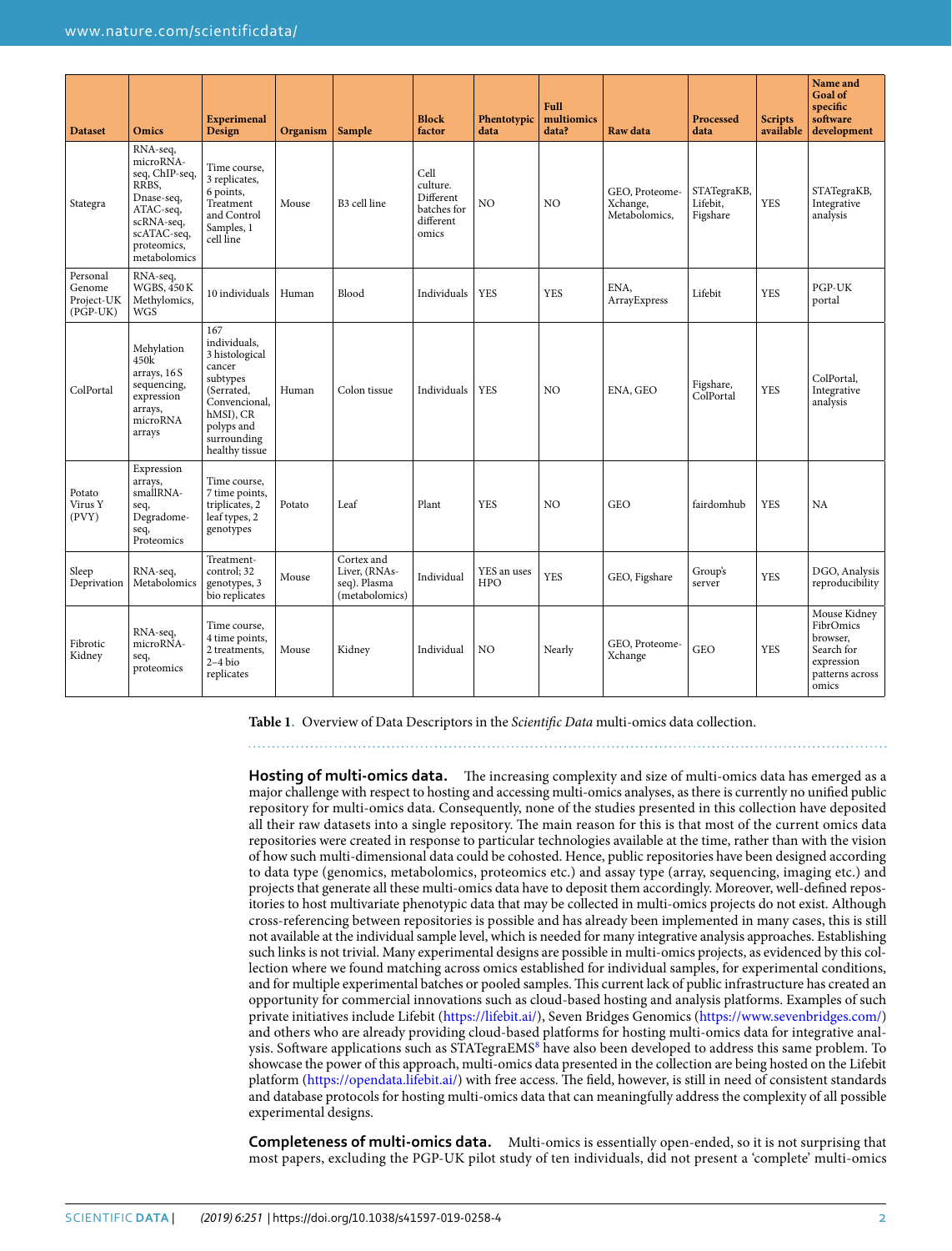dataset for all samples included in the study. Sample availability, budget limitations or simply experimental constraints alone, frequently result in datasets with missing data for some omics. Similarly to the links across platforms, readily identifable information of dataset completeness is important for reuse, as certain data analysis approaches will require complete or balanced designs. Although not included in this collection, imputation of missing data has improved significantly over the past years and may help to address this issue in the future<sup>[9,](#page-3-8)10</sup>. Data hosting resources that provide adequate links across samples will help to identify the completeness of the multi-omics dataset. Alternatively, tools for data fltering as a function of the available information, in combina-tion with phenotypic data, are extremely valuable for the reuse of these datasets. The Lifebit [\(https://lifebit.ai/](https://lifebit.ai/)) and ColPortal resources provide these functionalities.

**Quality control of multi-omics data.** Quality control (QC) of the data is an essential requirement for a Data Descriptor and can be demonstrated by showing reproducibility of replicated measurements. In the case of multi-omics data, additional QC metrics should be considered that assess the relationship between datasets. These additional quality metrics are vital as omics technologies may vary in their accuracy, technical noise or signal dynamic range, and valid conclusions on integrative analysis can only be drawn when consistent quality is achieved across platforms. While all papers included in this collection include QC analyses, it is interesting to note how diferently this was approached by the diferent studies, largely motivated by the type of project and goal of the study.

The PGP-UK paper focused on sample matching in large experiments to tackle the problem of potential mislabeling when processing many samples. Both the US Food and Drug Administration (FDA) and the National Cancer Institute (NCI) have recognized this problem and have recently launched a call to the scientifc community to develop computational algorithms to detect and correct mislabeled samples in multi-omics datasets (<https://precision.fda.gov/challenges/5>). PGP-UK presents a strategy based on matching by genetic variability using single nucleotide polymorphisms (SNPs). Tough matching by genotyping is possible for sequencing data, this strategy is only an option when the diferent omics are measured in the very same biological sample and there is genomic diversity among the samples – i.e. experiments do not use inbred organisims or cell lines. Moreover, this strategy would only work for sequencing, not for metabolomics or proteomics data.

Other approaches to demonstrate quality included showing agreement across omics in data variability patterns, such as by Principal Component Analysis, PCA (STATegra, ColPortal, Fibrotic Kidney). These results are interesting and valid when presented, but may not always be applicable, as there is no fundamental reason to believe that experimental factors will always affect different molecular levels in the same way. This was actually the case in the collection papers, where the PCA plots show similar, but not identical, grouping of samples by experimental condition.

Another type of validation presented by STATegra and Fibrotic Kidney was providing a proof that the dataset was able to recapitulate previous knowledge across multi-omics data for specifc genes. Although, in a similar way, this might not be always possible in all multi-omics studies, it is very unlikely that a multi-omics study will be conducted on a system for which no previous knowledge exists and hence this type of validation data is broadly useful to check the consistency of the multi-omics dataset.

**Code.** All papers include the code of their preprocessing or analysis pipelines as scripts. Tis adds important value to the collection, since the analysis code is not frequently included in genomics papers as this is not required by most journals in the feld, hindering reproducibility of results. Providing analysis code as scripts, however, may not be as straight-forward as it seems, especially when diferent programming languages or platforms are combined in the analysis pipeline. For example, initial steps in proteomics or metabolomics data analysis typically use specialized or commercial sofware. Consequently, in these cases, only sofware parameters, but not the actual code can be reported. The collection addresses this software platform heterogeneity in different ways. STATegra provides full pipelines as consolidated text fles where sofware parameters, command lines, and different languages are combined. This ensures full documentation. The code for each language, however, needs to be extracted from each script to be run. ColPortal and PVY only provide R scripts with statistical analysis code while previous steps are simply described in the methods section. An elaborated solution is presented in the Sleep Deprivation project, where the analysis pipeline differentiates code at three levels of preprocessing. The low-level layer is composed of scripts with heterogeneous languages tailored for each omics, while medium and high layer scripts include the statistical analysis performed in the same platforms. This facilitates reproducibility and re-running of analysis pipelines with diferent parameters or sofware versions.

**Resources for integrative data exploration.** There are a large variety of tools for the integrative visualization of multi-omics datasets<sup>11–16</sup>, and large genomics projects have implemented solutions to visualize their multi-layered data. However, in this collection several papers include specifc sofware developments that integrate data through molecular IDs (i.e., gene, protein or metabolite IDs) to facilitate browsing and visualization of the multi-layered information. Tis suggests that current public solutions that fundamentally focus on data deposition fall short in serving as portals for querying fully interconnected muti-omics data structures. Tis highlights once more the need of novel resources for improved accessibility and interoperability in the multi-omics data space.

**Conclusions and prospects.** At a moment where multi-omics data structures are growing quickly and are being deployed for genomics medicine, this collection presents a unique compendium of datasets that can be used as a workbench for the development of sofware tools required by this type of data. Minimum information standards, currently available for single omics individually, are absent for multi-omics experiments. These should be created to capture the diversity in the relationship between samples, technologies, and data fles that may be